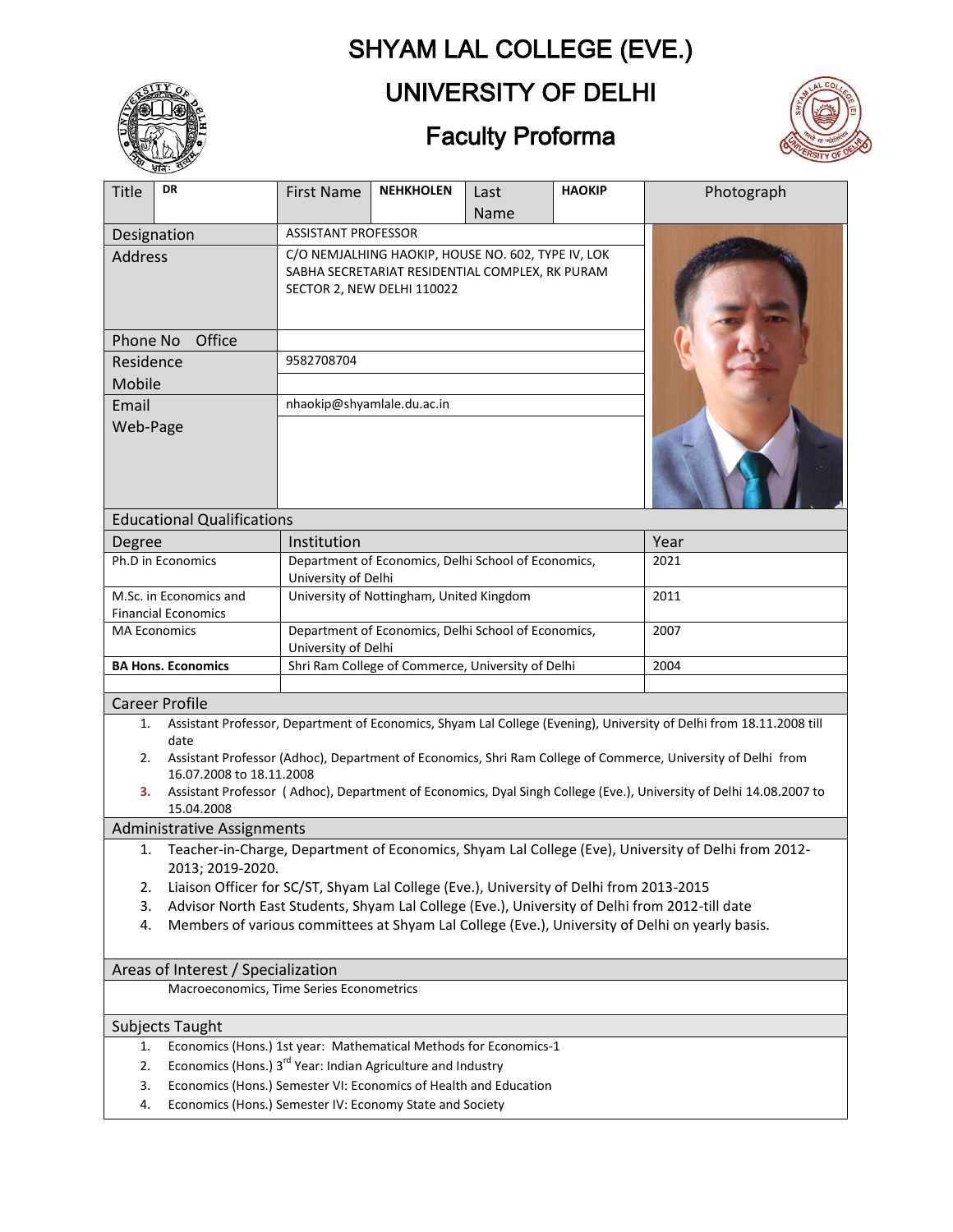- 5. Economics (Hons.) Semester V: Economic History of India 1857-1947
- 6. Economics (Hons.) Semester VI: Comparative Economic Development
- 7. BAP Semester VI: Economics in Lieu of Hindi
- 8. BAP Semester V: Economics in Lieu of Hindi
- 9. BA Program Semester II: Microeconomics 1
- 10. BA Program Semester III: Macroeconomics 1
- 11. GE Semester II: Economics
- 12. GE Semester IV: Economics
- 13. B.Com Prog. Semester II: Economics

#### Research Guidance: NA

#### Publications

- (1) **Interdependence of Stock Market and Domestic Macroeconomic factors in India,** Review of Research, ISSN 224-84X, Vol.VIII, Page 37, 2018
- (2) **Empirical Analysis of Macroeconomic Volatility and Stock Market Volatility in India,** International Journal in Management and Social Science, ISSN 2321-1784, Vol. VI, Page 26, 2018
- (3) **Chapter on "Decomposition of Price Effect"** (With AK Singh), Intermediate Microeconomic-1, Institute of Life Long Learning University of Delhi, ISSN 2349-154X (vle.du.ac.in)
- (4) **Chapter on "Intertemporal Choices"** (With AK Singh), Intermediate Microeconomic-1, Institute of Life Long Learning, University of Delhi, ISSN 2349-154X (vle.du.ac.in)
- (5) **Chapter on "Imperialism",** Economy State and Society, Institute of Life Long Learning, University of Delhi , ISSN 2349-154X (vle.du.ac.in)
- (6) **Chapter on "Nationalism versus economic policy in the era of globalization"**, Economy State and Society, Institute of Life Long Learning, University of Delhi, ISSN 2349-154X (vle.du.ac.in)
- (7) **Chapter on "The role of the state in capitalism"**, Economy State and Society, Institute of Life Long Learning, University of Delhi, ISSN 2349-154X (vle.du.ac.in)
- (8) **Chapter on "Agriculture and Industry policy in British India"**, India Economy, National Mission on Education through ICT, University of Delhi, ISSN 2349-154X (vle.du.ac.in)
- (9) **Chapter on "Currency and exchange rate policy and the emergence of emergence of modern banking in British India"**, Indian Economy, National Mission on Education through ICT, University of Delhi, ISSN 2349- 154X (vle.du.ac.in)
- (10) **Chapter on "Introduction to two variable regression analysis"**, Business Economics, e-PG Pathshala, University Grants Commission (http://epgp.inflibnet.ac.in)
- (11) **Chapter on "Estimation of regression analysis"**, Business Economics, e-PG Pathshala, University Grants Commission (http://epgp.inflibnet.ac.in)
- (12) **Chapter on "The Gauss Markov Theorem"**, Business Economics, e-PG Pathshala, University Grants Commission (http://epgp.inflibnet.ac.in)
- (13) **Chapter on "Further Aspects of the two variable linear regression model"**, Business Economics, e-PG Pathshala, University Grants Commission (http://epgp.inflibnet.ac.in)
- (14) **Chapter on "Probability distribution of OLS"**, Business Economics, e-PG Pathshala, University Grants Commission (http://epgp.inflibnet.ac.in)
- (15) **Chapter on "Introduction to prediction"**, Business Economics, e-PG Pathshala, University Grants Commission (http://epgp.inflibnet.ac.in)
- (16) **Chapter on "Prediction in multiple regression model"**, Business Economics, e-PG Pathshala, University Grants Commission (http://epgp.inflibnet.ac.in)

Conference Organization/ Presentations/Workshop